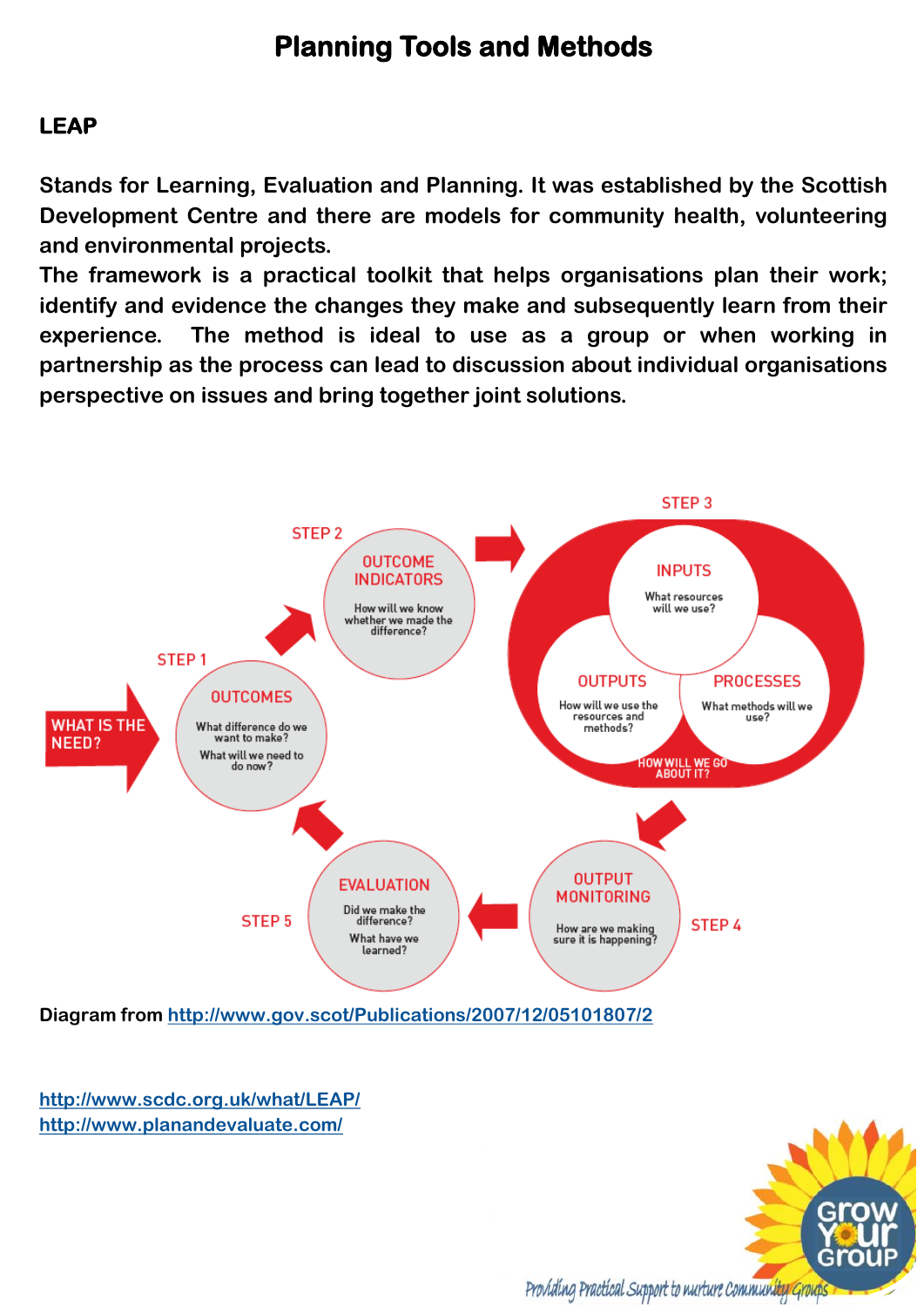**The SWOT analysis is an extremely useful tool for understanding and decision-making for all sorts of situations. SWOT is an acronym for Strengths, Weaknesses, Opportunities, and Threats. The SWOT analysis headings provide a good framework for reviewing strategy, position and direction of an organisation, project or any other idea.** 

**SWOT analysis also works well in brainstorming meetings.**

| <b>Strengths:</b>           | <b>Weakness:</b>                |
|-----------------------------|---------------------------------|
| The situation now: Good     | The situation now: Bad          |
| Action: maintain / build on | Action: address / remedy / stop |
| Opportunity                 | <b>Opportunity</b>              |
| Future : Good               | Future: bad                     |
| Action: optimise            | Action: prepare / counter       |

**List all the strengths and all the weaknesses as they exist now, then create an action-plan of how you are going to maintain and build on your strengths, and how you are going to address and remedy your weaknesses. List all the opportunities and threats that might occur in the future, prioritise them, and then create a plan for how you will make the most of the opportunities and how you will prepare to counter the threats.** 

# **VOiCE**

**VOiCE is planning and recording software that assists individuals, organisations and partnerships to design and deliver effective community engagement.** 

**In relation to particular community engagement initiatives, VOiCE will support you to:**

- **1. Reflect on what you are trying to achieve.**
- **2. Develop plans that relate to your purpose.**
- **3. Monitor progress in implementing your plan.**
- **4. Evaluate the process and outcomes.**
- **5. Learn lessons for future activity.**

**VOiCE is designed in four sections: Analyse, Plan, Do, Review. It takes you through logical steps to facilitate well-constructed, managed and evaluated engagement from which you can continuously learn and improve your practice.**

**<http://www.scdc.org.uk/what/voice/>**

Providing Practical Support to nurture Community Group.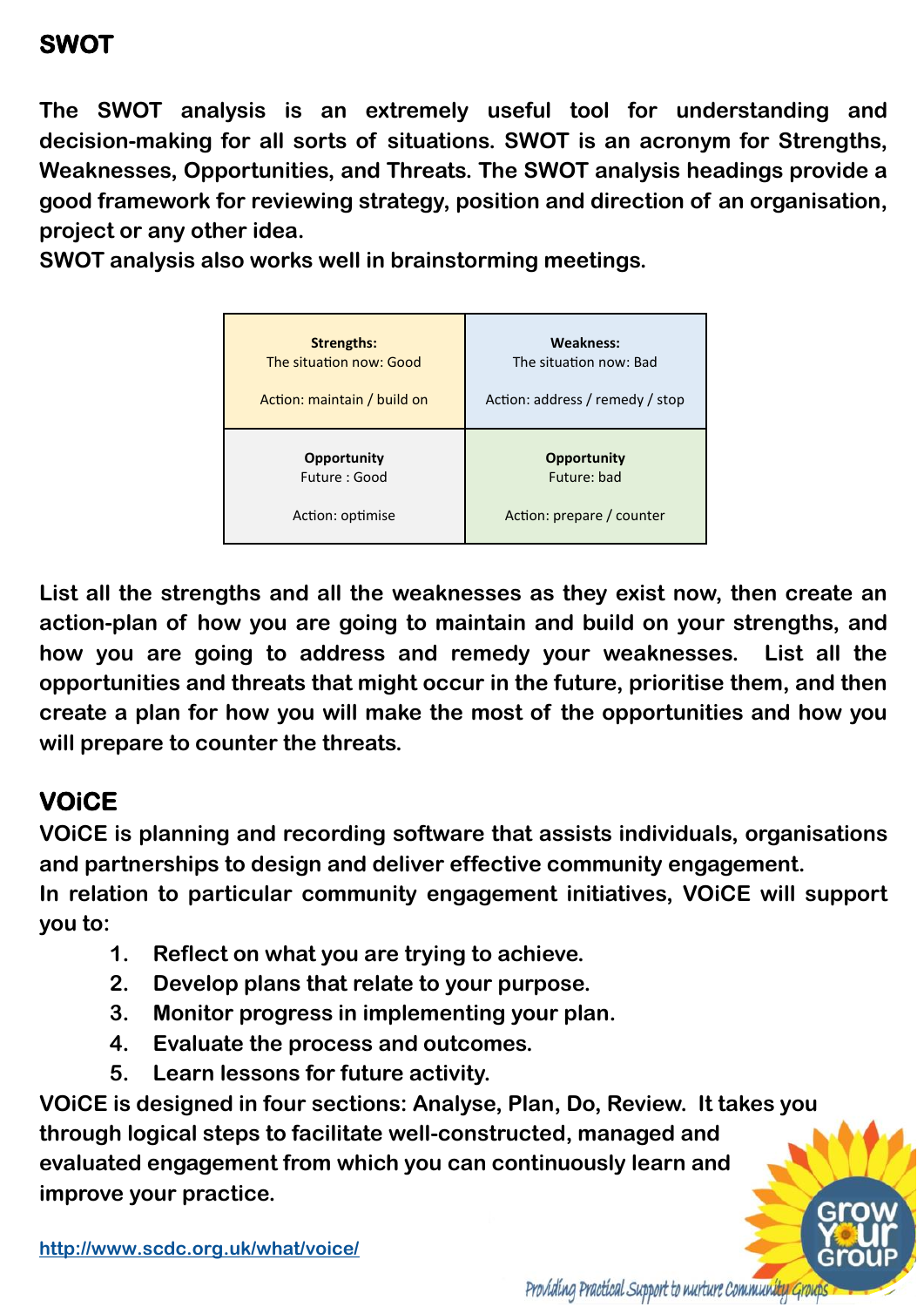## **Logic Model**

**Logic modelling is a tool that can be useful in the development of monitoring and evaluation plans as they help to identify short-, medium- and long-term outcomes that are linked to the key activities of a programme or strategy.**



**Diagram from Evaluation Support Scotland: <http://www.evaluationsupportscotland.org.uk/>**

**<http://www.healthscotland.com/scotlands-health/planning/logic-models.aspx>**

**<http://www.evaluationsupportscotland.org.uk/resources/127/>**